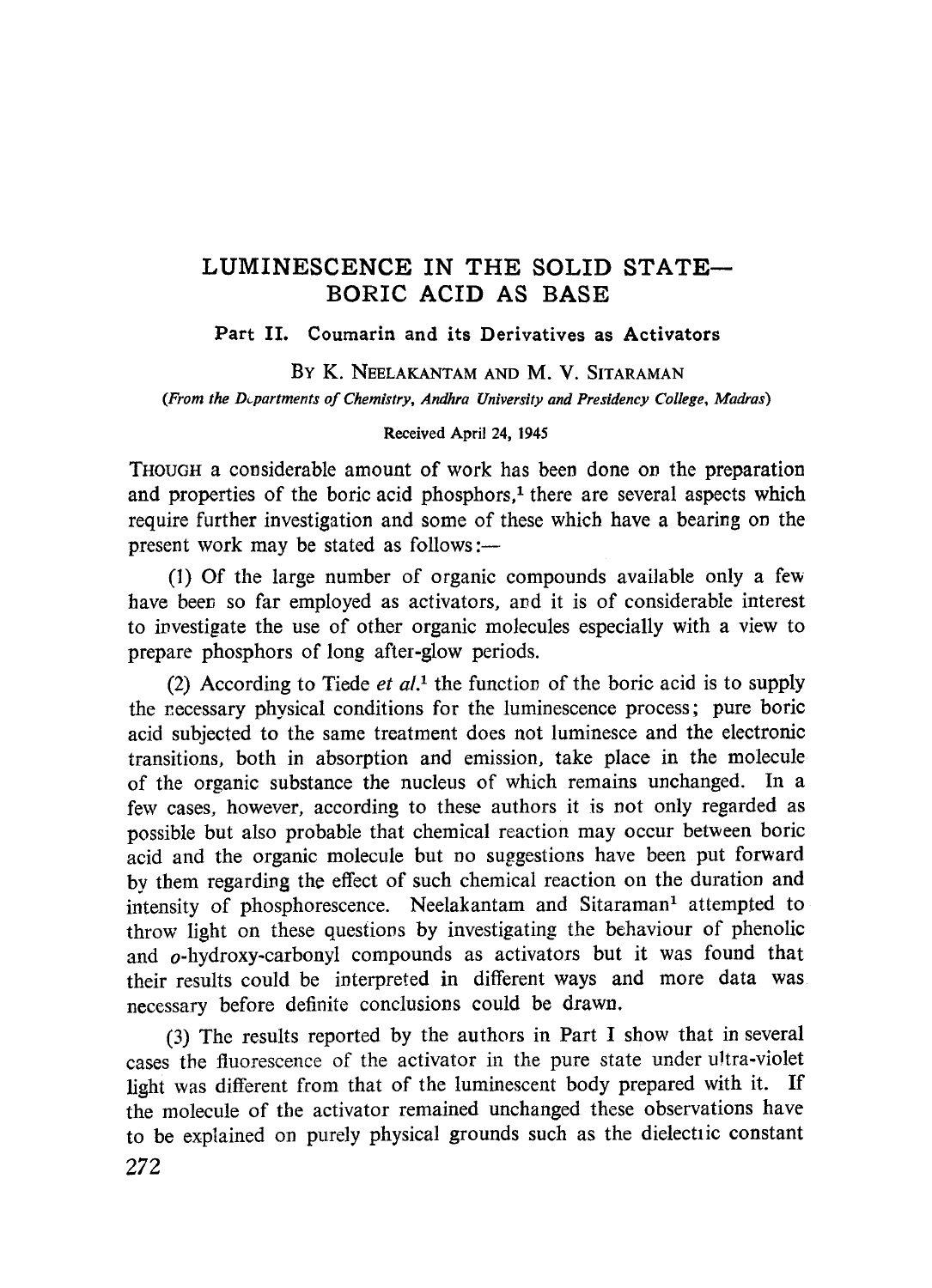and viscosity of the medium while in those cases in which chemical reaction may occur, new molecules may be the cause of the change.

(4) As phosphorescence depends firstly on the ability of the activator to absorb light quanta and re-emit them and secondly on the physical conditions being suitable for delaying emission of part or whole of the absorbed energy it would be of interest to investigate if an organic molecule which is strongly fluorescent in the solid state would also yield intense and long duration phosphorescence given suitable physical conditions. At the outset it may be stated that Tomaschek' found that no such relationship existed and that an activator which was strongly fluorescent in the pure state does not necessarily give rise to a strong phosphor. Our results reported in Part I are also in general agreement with this view but it was noted that some of the best phosphors obtained by us were prepared using activators which were themselves strongly fluorescent under ultra-violet. Tomaschek *(loc. cit.)* cites the case of anthracene which fluoresces strongly in the solid state but yields a weak phosphor. Bowen<sup>2</sup> has pointed out that while in the solid state the fluorescence efficiency of anthracene approaches unity, in the dissolved state it is actually one-fifth of this value; cases are known in which the efficiency in the dissolved state is much greater than in the solid state. It is well known that in the case of solutions the intensity as well as spectral distribution of fluorescence depends on various factors such as *(a)* nature of solvent, its viscosity and dielectric constant, *(b)* temperature, and  $(c)$  pH. It has also been pointed out by Pringsheim,<sup>3</sup> Seshadri<sup>4</sup> and others that one may expect as a rule an unequal power of fluorescence of a molecule in the ionised and non-ionised states. It is obvious, therefore, that in attempting any correlation between the fluorescence of the activators in the pure state and their activating abilities, it is necessary to prescribe suitable and definite conditions for the observations of the fluorescence. Very little work has been done along these lines. However, Levshin and Vinokurov<sup>5</sup> deduced that the luminescence efficiencies of preparations using dyes of the fluorescein series vary in the same sequence as in the case of liquid solutions of the respective dyes. Considering the facts that the boric acid phosphors are similar to solid solutions in behaviour and the activators are employed at very high dilutions (1: 1,000 or more) it appears to the present authors that the fluorescence efficiencies in dilute solutions under U.V. light are perhaps best chosen for such comparisons. In the present investigation, however, it has not been possible to determine the fluorescence efficiencies. An attempt has, therefore, been made to correlate the fluorescence in dilute, neutral or weakly alkaline alcoholic solutions with the activating ability.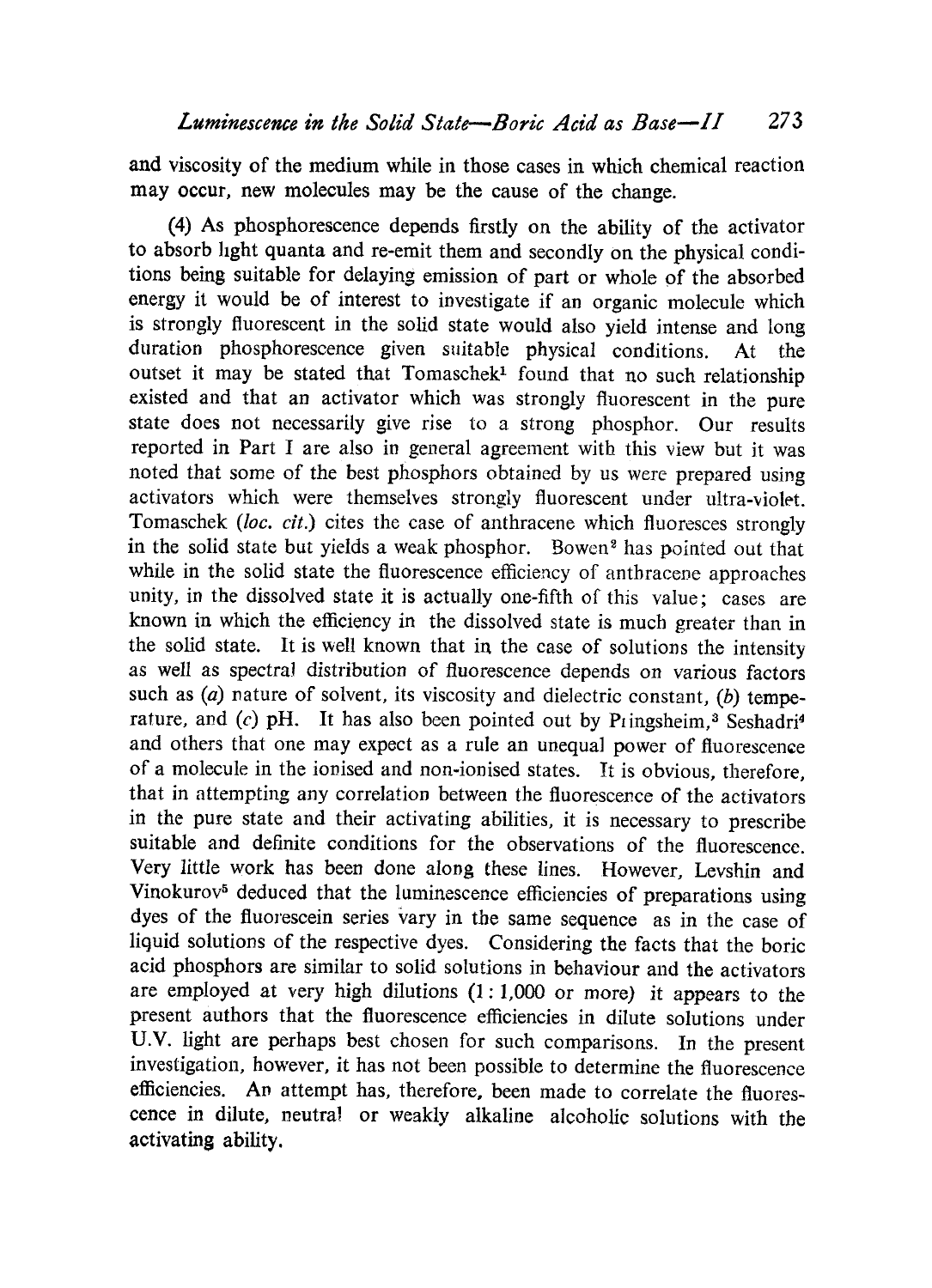## **274 K. Neelakantam and M. V. Sitaraman**

It is well known that the  $\alpha$ -pyrone ring possesses marked luminescent properties, and the results reported by the present authors in Part I showed that the umbelliferones gave very good phosphors. Further with these activators both the intensity of the emitted light as well as the period of after-glow diminished with decreasing concentration of the activator. This is contrary to the behaviour of the sulphide phosphors<sup>6</sup> and also to the results obtained with organic molecules of other classes. It is, therefore, of interest to investigate whether diminution of both intensity and after-glow period with decreasing concentration of the activator is characteristic of all  $\alpha$ -pyrones and an increase above the 1:1,000 limit, used previously, increases both.

The present investigation has been carried out using several coumarin derivatives, some of which exhibit fluorescence in the solid state itself in daylight, which were available to us as a result of the work of Seshadri *et al.* Reference to the literature shows that of the wide variety of coumarins which have been synthesised only the naturally occurring assculin (the glucoside of aesculetin, 6: 7-dihydroxy-coumarin) has so far received attention in this connection.

Seshadri *et al.* deduced that the essential requirement for the production of fluorescence by the coumarins in alkaline and strongly acid solutions is the existence of a hydroxyl group in the 7-position; the effect of this group is either enhanced or diminished by the presence of other groups in the molecule according to their nature and position. On alkylation of the 7-hydroxyl, the fluorescence in alkaline solution disappears but the compound still retains its ability to fluoresce in strongly acid solutions. When the hydroxyl is free chemical reaction is possible with boric acid but not when it is alkylated or acylated. Thus by examining closely related compounds of both types as activators it may be possible to throw some light on the question of compound formation and its effect on the intensity and after-glow of the phosphorescence.

#### **EXPERIMENTAL.**

The procedures adopted for the preparation of the solutions as well as the phosphors are identical with those already described.' For the sake of uniformity with the previous investigation, at first the activators at three different concentrations, viz.,  $1.0$ ,  $0.1$  and  $0.01$  mg, per  $1.0$  g, of boric acid were employed. To determine the effect of increasing concentration of activator 2.0 and  $5.0$  mg. of activator per  $1.0$  g. of boric acid were also used. The latter experiments were also carried out with the five umbelliferones which were included in the previous investigation.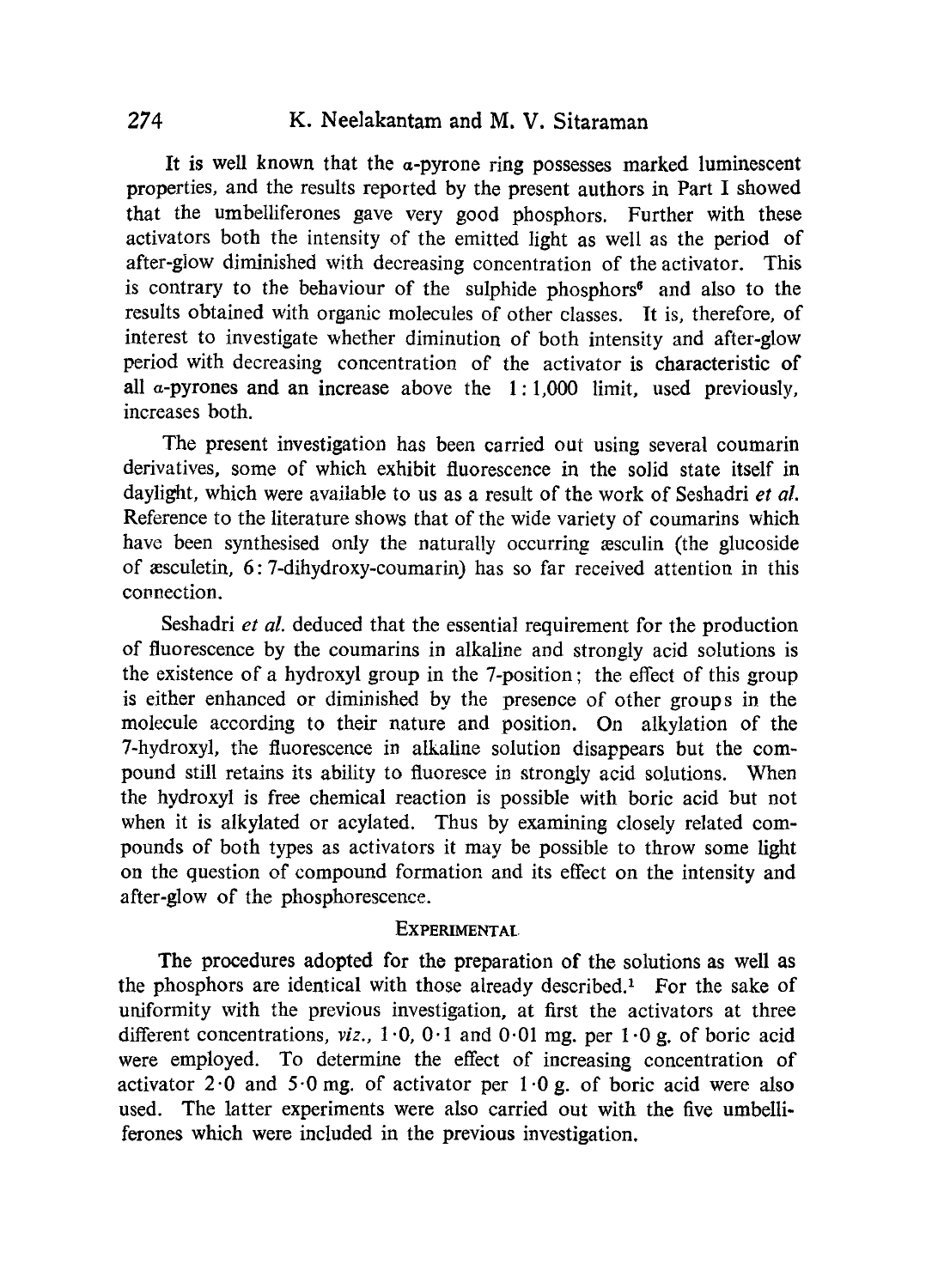Since evaporation with alcohol causes some loss of boric acid, in the case of experiments with  $5.0$  mg. of activator the usual procedure was modified as follows : $-5.0$  c.c. of the alcoholic solution of the activator was pipetted into the empty crucible and then evaporated to small bulk on a hot plate. The boric acid was then added and after mixing, the contents were dried and then heated as before. In this way losses of boric acid were cut down and uniformity maintained.

Four compounds (1 to 4 in Table I) which fluoresce in the solid state in daylight are also included in this investigation.

The aqueous alcoholic solutions of the activators which were employed in this investigation were examined for fluorescence both in daylight as well as under filtered U.V. light. In the course of the examination in daylight it was found that the fluorescence was best observed in a thin column of liquid drawn up in a graduated  $1.0$  c.c. pipette. Examined in this way several solutions which appeared weakly or non-fluorescent when examined in bulk appeared relatively more fluorescent. Hence this method was used and the results thus obtained reported in Table II. Examination under U.V. light was carried out using quartz test-tubes. Rectified spirit was employed in all cases for preparing the solutions but it is possible that on long standing in glass bottles they become slightly alkaline. The results obtained should therefore be interpreted bearing this in mind.

The fluorescence of the activator in the solid state under U.V. light was examined as already described." The phosphorescence was excited in all cases by means of filtered U.V. light.

## **RESULTS**

The results obtained are recorded in the tables below. The figures given in brackets under phosphorescence in Table I are the periods of afterglow in seconds. For purposes of comparison with the results already reported the intensity of phosphorescence with  $5.0$ ,  $2.0$  and  $1.0$  mg. of activator in each case was determined qualitatively with reference to preparations obtained in the previous investigation. These intensities have been classified qualitatively by visual observation as very strong (V.S.), strong (S), moderately strong (M.S.), weak (W), and very weak (V.W.). The abbreviations under phosphorescence have this significance. To enable ready reference some of the data relating to the umbelliferones previously reported upon has been included in the table.

In Table II the fluorescence of the activator in the solid state under U.V. light and that of the alcoholic solution, both in daylight and under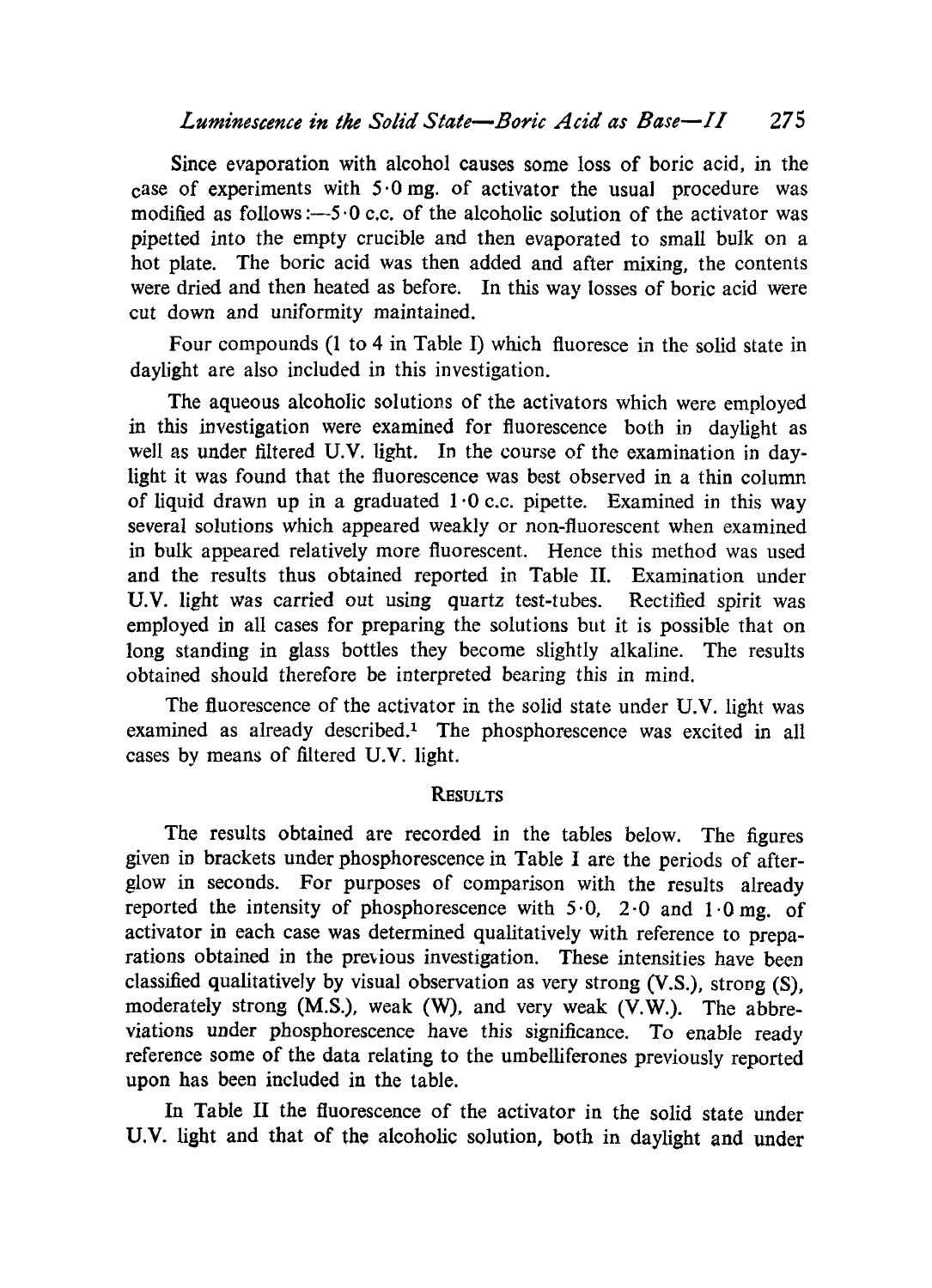|                 |                                                                                                                      | TABLE                                                                                | −                                                                                                                                                                                                                                                                                                                                                                                                                                                         |                                                                                                                                                                   |                                                                       |                                                            |  |
|-----------------|----------------------------------------------------------------------------------------------------------------------|--------------------------------------------------------------------------------------|-----------------------------------------------------------------------------------------------------------------------------------------------------------------------------------------------------------------------------------------------------------------------------------------------------------------------------------------------------------------------------------------------------------------------------------------------------------|-------------------------------------------------------------------------------------------------------------------------------------------------------------------|-----------------------------------------------------------------------|------------------------------------------------------------|--|
| ឆ់ខ្ពុំ         | Activator                                                                                                            |                                                                                      | Phosphorescene                                                                                                                                                                                                                                                                                                                                                                                                                                            | (U. V. Excitation)                                                                                                                                                |                                                                       |                                                            |  |
|                 |                                                                                                                      | 5-0 mg.                                                                              | $2.0$ mg.                                                                                                                                                                                                                                                                                                                                                                                                                                                 | 1.0 mg.                                                                                                                                                           | $0.1$ mg.                                                             | $0.01$ mg.                                                 |  |
| $\sim$          | 5 Methoxy-4:7-dimethyl-coumarin-3-acetic acid                                                                        | <b>Yellowish</b> green                                                               |                                                                                                                                                                                                                                                                                                                                                                                                                                                           |                                                                                                                                                                   | green<br>Vellowish                                                    | green<br>Vellowish                                         |  |
| 23 33 4 30      | ethyl ester<br>ethyl ester<br>5:7-Dimethoxy-4-methyl-coumarin-3-acetic-acid<br>4-Methyl-7-methoxy-coumarin<br>å<br>å | Bluish<br>$\beta$<br>Å<br>Å                                                          | $\begin{tabular}{ c c } \hline Yell, & \hline Yell, & \hline \multicolumn{3}{ c }{\text{P}} \\ \hline \multicolumn{3}{ c }{\text{D}} & \multicolumn{3}{ c }{\text{U5:}}\ \hline \multicolumn{3}{ c }{\text{S.}} \\ \hline \multicolumn{3}{ c }{\text{D}} & \multicolumn{3}{ c }{\text{U7:}}\ \hline \multicolumn{3}{ c }{\text{S.}} \\ \hline \multicolumn{3}{ c }{\text{D}} & \multicolumn{3}{ c }{\text{U7:}}\ \hline \multicolumn{3}{ c }{\$<br>Bluish | $\begin{tabular}{ c c } \hline Yellowish green &\cr 19: S.) &\cr 100&(17: S.) &\cr 100&(16: S.) &\cr 16: S.) &\cr 17: S.) &\cr 17: S.) &\cr \hline \end{tabular}$ | $\mathbf{10}$<br>Ξê<br>Ē<br>å<br>Å<br>Å                               | $\widehat{\Xi}$<br><u>ega</u><br>1939<br>Å<br>Å<br>$\beta$ |  |
| ७               | $\ddot{\cdot}$<br>4-Methyl-5:7-dimethoxy-coumarin                                                                    | (26; V. S.)<br>green<br>$\ddot{\cdot}$                                               | $\frac{\text{sh green}}{\text{(29 ; V. S.)}}$<br>$\ddot{\cdot}$                                                                                                                                                                                                                                                                                                                                                                                           | $(29: V. S.)$<br>Blue $(16: S.)$<br>Bluish green                                                                                                                  | $\left( \frac{23}{2} \right)$<br>Greenish blue<br>Bluish green        | $\widehat{a}$<br>Bluish green                              |  |
| 50              | Ξ<br>4:8-Dimethyl-umbelliferone acetate<br>3-Phenyl-umbelliferone                                                    | $\begin{array}{c}\n\text{Yellowish green} \\ (25 \, ; \, \text{V. S.})\n\end{array}$ | $\begin{array}{c} ? \\ \hline \text{Yellowish green} \\ \hline \text{Yellowish green} \\ \text{(24: V. S.)} \end{array}$                                                                                                                                                                                                                                                                                                                                  | $\frac{1}{2}$ Vellowish green<br>(26; V. S.)<br>$?$ (10; V, W.)                                                                                                   | $(15)$<br>ම<br>(24)<br>Green<br>Λ,                                    | $\widehat{\mathbf{e}}$ ສີ<br>Green<br>r.,                  |  |
| G               | $\overline{\cdot}$<br>7-Methyl-coumarin                                                                              | Bluish green                                                                         | Bluish green                                                                                                                                                                                                                                                                                                                                                                                                                                              | Green                                                                                                                                                             | $\left($ 18)<br>Å                                                     | $\overline{13}$<br>Λ.                                      |  |
| $\mathbf{a}$    | 4:7-Dimethyl-coumarin                                                                                                | $\frac{(20 \, ; \, M. \, S.)}{(26 \, ; \, S.)}$<br>å                                 | (19: M.S.)<br>(26; S.)<br>Δo                                                                                                                                                                                                                                                                                                                                                                                                                              | (19; M, S.)<br>Bluish green                                                                                                                                       | $\left(17\right)$<br>Pale blue                                        | $\mathbf{g}$<br>Pale blue                                  |  |
| $\Xi$           | 5-Hydroxy-4:7-dimethyl-coumarin                                                                                      | (15; S.)<br>Å                                                                        | (21; S.)<br>Å                                                                                                                                                                                                                                                                                                                                                                                                                                             | $D_0$ $(17:5.)$<br>$D_0$ $(17:5.)$                                                                                                                                | Greenish blue                                                         | $\mathbf{f}(t)$<br>Å                                       |  |
| $\frac{2}{13}$  | methyl ether<br>5:7-Dihydroxy-4-methyl-coumarin-3-acetic acid<br>Å                                                   | Do $(23; S.)$<br>Do $(16; M, S.)$                                                    | $\begin{bmatrix} 19; 5. \\ 16, 16, 3. \end{bmatrix}$                                                                                                                                                                                                                                                                                                                                                                                                      | $\begin{bmatrix} 15 & S_1 \ 20 & M.S. \end{bmatrix}$                                                                                                              | $\overline{15}$<br>EE<br>CE<br>Pale blue<br>$\mathsf{p}$              | $\widehat{\Xi}$<br>$\mathsf{a}$<br>Å                       |  |
| 14              | 7:8-Dihydroxy-4-methyl-coumarin-3-acetic ester                                                                       | $(10; \mathrm{\ W.})$<br>Pale blue                                                   | Pale blue                                                                                                                                                                                                                                                                                                                                                                                                                                                 | Do (13; W.)                                                                                                                                                       | $\left( \begin{smallmatrix} 4 \ 1 \end{smallmatrix} \right)$<br>Green | $\widetilde{\mathbf{S}}$                                   |  |
| $\frac{15}{10}$ | Coumarin                                                                                                             | $\ddot{\cdot}$                                                                       | (12; W.)<br>Å                                                                                                                                                                                                                                                                                                                                                                                                                                             | Do $(7:V. W.)$                                                                                                                                                    | ම<br>Pale blue                                                        | $\ddot{\cdot}$                                             |  |
| 16              | τ<br>Umbrelliferone                                                                                                  | σĴ<br>Bluish green<br>(18; V,                                                        | (15:V. W.<br>Bluish green                                                                                                                                                                                                                                                                                                                                                                                                                                 | (22; V. S.)                                                                                                                                                       | <u>ම්</u>                                                             | $\Xi$                                                      |  |
| $\frac{12}{18}$ | ፣<br>$\ddot{\cdot}$<br>4:8-Dimethyl-umbelliferone<br>4-Methylumbelliferone                                           | Do (24; V. S.<br>Green                                                               | Do (26; V.S.)<br>(20; V. S.<br>Green                                                                                                                                                                                                                                                                                                                                                                                                                      | $(30; V. S.)$<br>$(30; V. S.)$                                                                                                                                    | $\widetilde{35}$                                                      | $\widetilde{83}$                                           |  |
| $\mathbf{a}$    | $\overline{\cdot}$<br>8-Allyl-umbelliferone                                                                          | Greenish yellow<br>(22; V, S.)                                                       | Greenish yellow<br>(26; V, S.)                                                                                                                                                                                                                                                                                                                                                                                                                            | (18; V, S.)                                                                                                                                                       | $\binom{16}{1}$                                                       | $\left(14\right)$                                          |  |
| ୡ               | $\overline{\cdot}$<br>5-Methyl-3-carboxy-ethyl-umbelliferone                                                         | $\begin{pmatrix} 15 & S_1 \\ 21 & V_1 & S_2 \end{pmatrix}$                           | $(16, V, S,$<br>Do $(20, V, S,$                                                                                                                                                                                                                                                                                                                                                                                                                           | Do (22; V.S.)                                                                                                                                                     | (16)                                                                  | $\mathfrak{g}$                                             |  |

# 276 K. Neelakantam and M. V. Sitaraman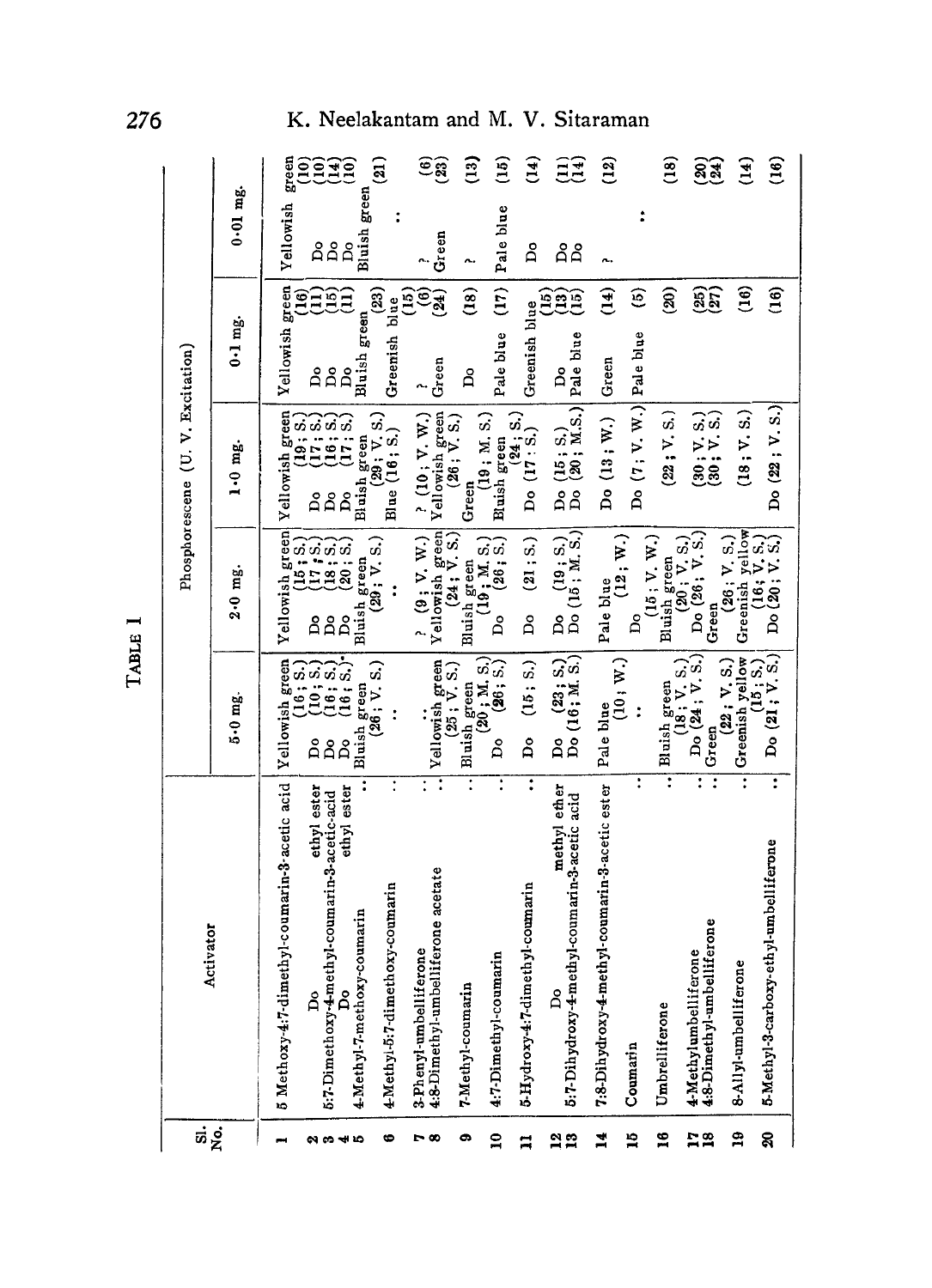| SI.<br>No.     | Activator                                                                   | of Solid<br>Activator<br>(U, V,<br>Excitation) | Fluorescence <br> Fluorescence <br>of prepara-<br>tion (U.V.<br>Excitation) | Fluorescenee of Activator<br>(Alcoholic Solution) |                     |
|----------------|-----------------------------------------------------------------------------|------------------------------------------------|-----------------------------------------------------------------------------|---------------------------------------------------|---------------------|
|                |                                                                             |                                                |                                                                             | Daylight                                          | U.V. Light          |
| $\mathbf{I}$   | 5-Methoxy-4:7-dimethyl-coumarin-3-<br>acetic acid                           | Violet                                         | Bluish green                                                                | Pale<br>violet-blue                               | Violel-blue         |
| 2              | Do<br>ethyl ester                                                           | Do                                             | Do.                                                                         | Do.                                               | Do                  |
| 3              | 5:7-Dimethoxy-4-methyl coumarin-3-                                          | Deep violet                                    | Blue                                                                        | Violet                                            | Deep                |
|                | acetic acid                                                                 |                                                |                                                                             |                                                   | violet-blue         |
| 4              | Do.<br>ethyl ester<br>$\ddot{\phantom{0}}$                                  | $\mathbf{Do}$                                  | Do.                                                                         | Do                                                | Do                  |
| 5              | 4-Methyl-7-methoxy-coumarin<br>$\ddot{\phantom{a}}$                         | Violet                                         | Violet                                                                      | Ni1                                               | Violet              |
| $6\phantom{1}$ | 4-Methyl-5:7-dimethoxy-coumarin<br>                                         | Pale blue                                      | Deep blue                                                                   | Violet                                            | Do                  |
| 7              | 3-Phenyl-umbelliferone<br>                                                  | Blue                                           | D٥                                                                          | Deep blue                                         | Deep blue           |
| 8              | 4:8-Dimethyl-umbelliferone acetate                                          | Ni!                                            | Violet-blue                                                                 | Pale green                                        | Light blue          |
| 9              | 7-Methyl-coumarin<br>                                                       | Pale violet                                    | Pale green                                                                  | Nil                                               | Do                  |
| 10             | 4:7-Dimethyl-coumarin<br>                                                   | Deep violet                                    | Pale blue                                                                   | Nil                                               | Deep                |
|                |                                                                             |                                                |                                                                             |                                                   | violet-blue         |
| 11             | 5-Hydroxy-4:7-dimethyl-coumarin<br>$\ddot{\phantom{a}}$                     |                                                | Deep blue. Bluish green                                                     | Nil                                               | Yel.ow              |
| 12             | methyl ether<br>Do<br>$\ddot{\phantom{a}}$                                  | Pale violet                                    | D <sub>o</sub>                                                              | Pale                                              | Deep                |
|                |                                                                             |                                                |                                                                             | violet-blue                                       | violet-blue         |
| 13             | 5:7-Dihydroxy-4-methyl-coumarin-                                            | Nil                                            | Deep blue                                                                   | Pale violet                                       | Deep violet         |
|                | 3-acetic acid                                                               |                                                |                                                                             |                                                   |                     |
| 14             | 7:8-Dihydroxy-4-methyl-coumarin-3-<br>acetic ester                          | Nil                                            | Pale blue                                                                   | Nil                                               | Nil                 |
| 15             | Coumarin<br>$\ddot{\phantom{a}}$                                            | Deep violet                                    | Do                                                                          | Nil                                               | Light blue          |
| 16             | Umbelliferone<br>$\ddot{\phantom{0}}$                                       | Light                                          | Deep violet                                                                 | Deep blue                                         | Deep blue           |
|                |                                                                             | violet-blue                                    |                                                                             |                                                   |                     |
| 17             | 4-Methyl-umbelliferone<br>$\ddot{\phantom{a}}$                              | Deep violet                                    | Do                                                                          | Deep<br>violet-blue                               | Do                  |
| 18             | 4:8-Dimethyl-umbelliferone<br>$\bullet\hspace{0.1cm} \bullet\hspace{0.1cm}$ | Nil                                            | Do.                                                                         | Pale green-<br>ish blue                           | Light blue          |
| 19             | 8-Allyl-umbelliferone<br>$\ddot{\phantom{0}}$                               | Blue                                           | Deep<br>violet blue                                                         | $\mathbf{Do}$                                     | $D_0$               |
| 20             | 5-Methyl-3-carboxy-ethyl-<br>umbelliferone                                  | Green                                          | <b>Do</b>                                                                   | Deep<br>violet-blue                               | Deep<br>violet-blue |

TABLE II

U.V. is reported. The fluorescence of the luminescent body under U.V. light is also reported in this table.

## **DISCUSSION**

(1) The results obtained (Table II) show that generally the colour of the fluorescence of the activator in the solid state and that of the luminescent body prepared with it are different. Molecules containing one or more free hydroxyls may enter into chemical reaction with the boric acid and this may be suggested as the explanation of the change but it can be clearly seen that such an explanation is untenable as the change occurs even when no hydroxyl, free or alkylated, is present as in the case of coumarin. The explanation must, therefore, be found in the altered physical conditions of the activator. It is well known that quenching of fluorescence in the solid state may occur as a result of association and close-packing of the molecules but dilution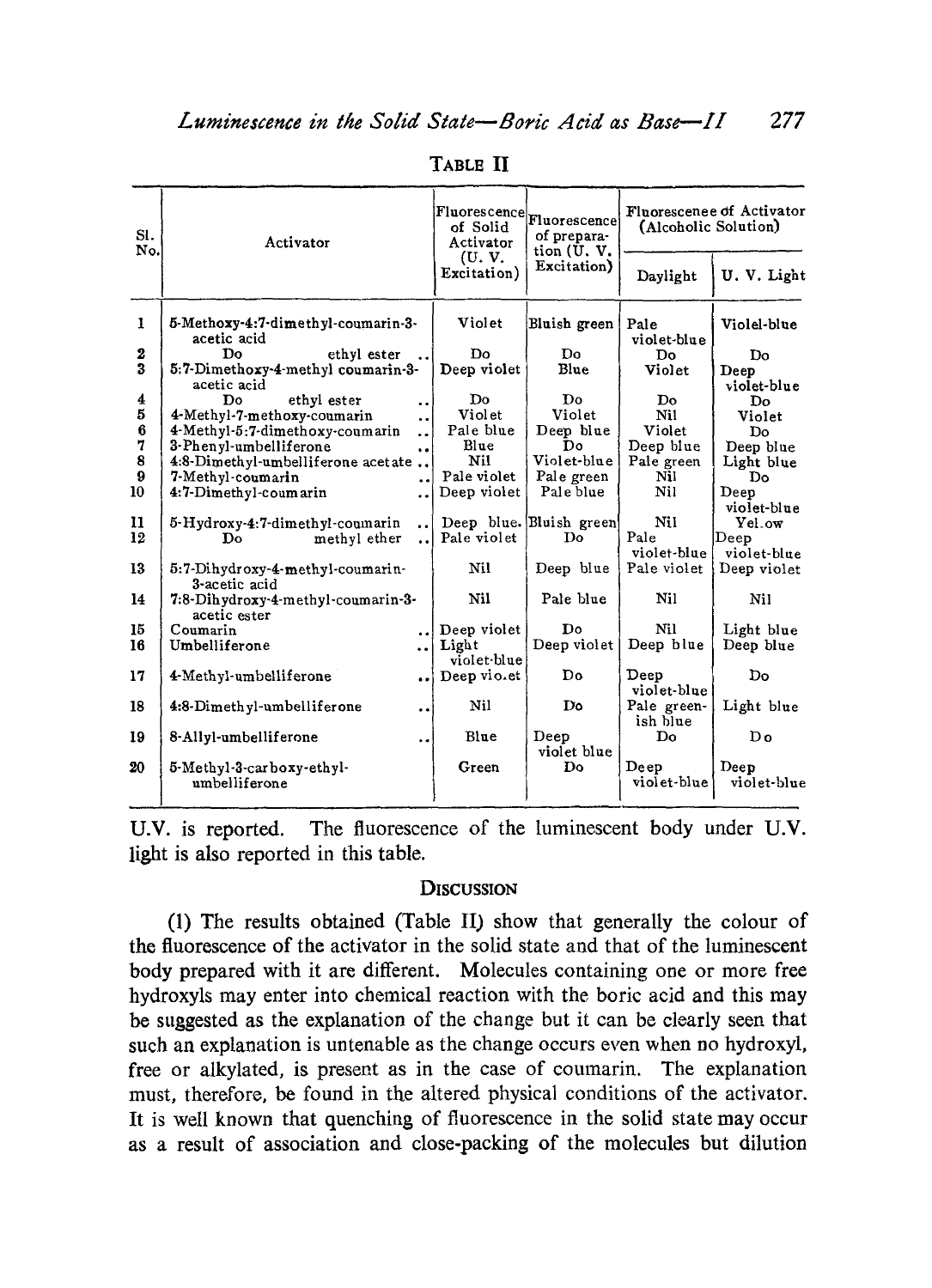producing an increase in the number of simpler molecules can account for an increase in intensity of the fluorescence but not for a change in the spectral region of emission. Among physical causes changes in viscosity and dielectric constant of the solvent (medium) are known to produce such a change in the region of emission and an explanation should therefore be sought for on these lines.

(2) The activating abilities of the coumarins now examined (Table I) are of the same order as those of the umbelliferones previously reported upon. The intensities of the phosphorescence are in some cases very strong but the after-glow period in no case exceeds 30 seconds (visual observations).

(3)The first four compounds in Table I are marked by their ability to fluoresce in daylight in the solid state itself and in solution also these compounds are prominently fluorescent under U.V. light. Even these compounds, however are not characterised by any special activating ability. Actually they are weaker in this respect than some compounds which do not fluoresce in the solid state in daylight or even under U.V. light, e.g., 4: 8-dimethyl-umbelliferone and its acetate.

(4) With a few exceptions, all the compounds now examined fluoresce more or less strongly in alcoholic solution as well as in the solid state under U.V. light (Table II). As activators of phosphorescence, 3-phenyl-umbelliferone, 7 :8-dihydroxy-4-methyl-coumarin-3-acetic acid and coumarin are weak especially as regards intensity of phosphorescence. The other activators yield moderately strong to very strong phosphorescence and afterglow period also is appreciable reaching a maximum of thirty seconds. From the available data it is clear that no correlation could be established between fluorescence of the activator either in the solid state or in solution with the activating ability in phosphorescence.

(5)The presence of a free hydroxyl group does not appear to be necessary for activation. 4: 8-Dimethyl-umbelliferone and its acetate give similar results and so also 5-hydroxy-4: 7-dimethyl-coumarin and its ether, and 4-methyl-umbelliferone and its ether. This evidence indicates that chemical reaction with the base (boric acid) is not a factor at all in activation, at any rate, in this group of organic molecules.

(6) At activator concentration of 1 in 100,000 the intensity of phosphorescence is very poor but with increasing concentration of activator it increases until it reaches a maximum at about 1 in 1,000. At higher concentrations of activator there is neither an appreciable increase nor diminution of intensity as far as could be judged by visual estimations. A peculiar